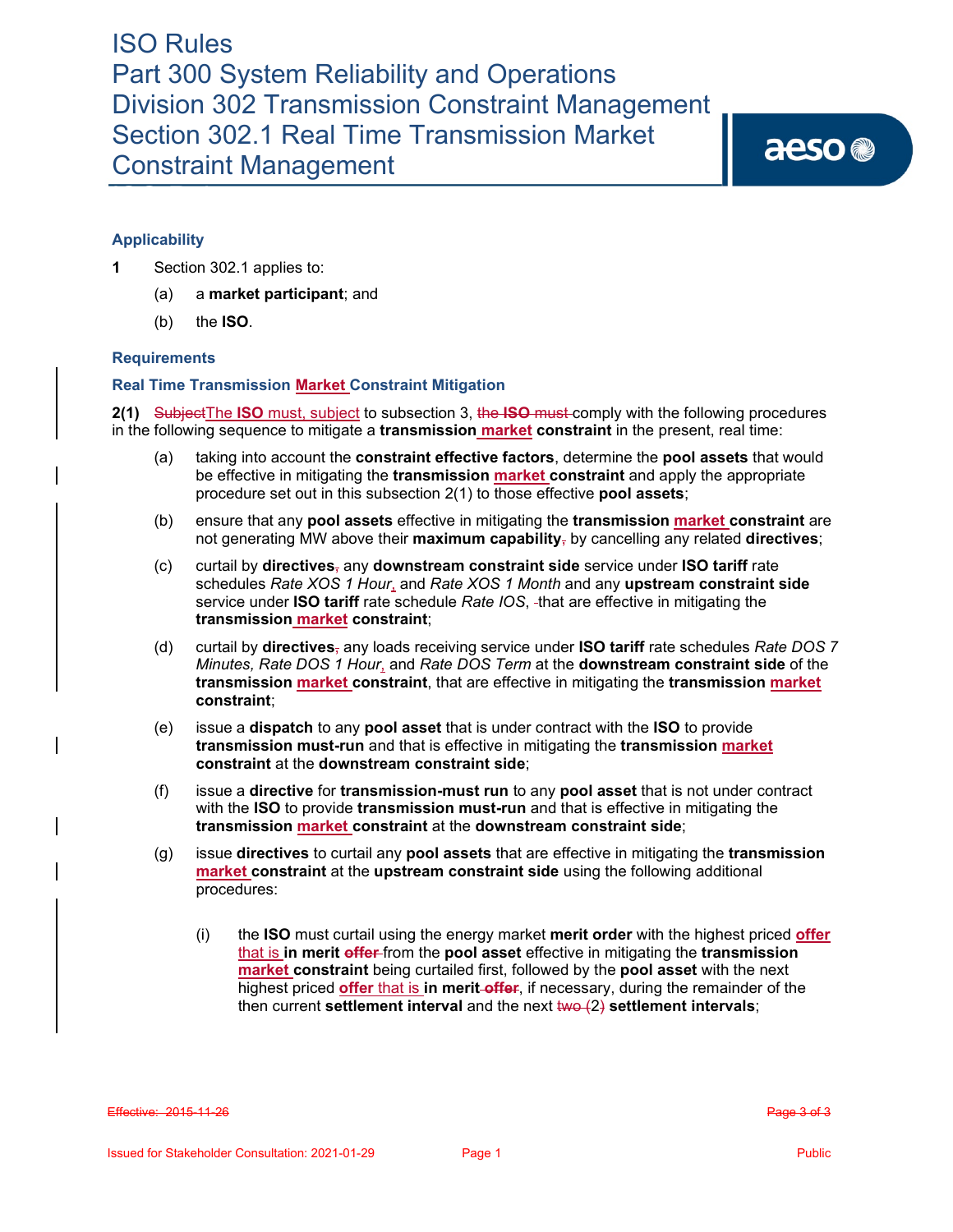- (ii) the **ISO** must, if there is a need to curtail two (2) or more such **pool assets** having equally priced **offers**, then the **ISO** must issue **directives** to the **pool assets** to curtail using a pro-rata methodology; and
- (iii) the **ISO** must, if the **transmission market constraint** persists on a continuous basis for longer than the remainder of the then current **settlement interval** and the next two (2) **settlement intervals**, then the **ISO** must reallocate the required curtailment, using a pro-rata methodology, to all **pool assets** having in merit **offers** that are **in merit** that are effective in mitigating the **transmission market constraint**; methodology, to all **pool assets** having in merit **offers** that are effective in mitigating the **transmission constraint**; and

and

- (h) curtail by **directives** any loads receiving service under **ISO tariff** rate schedule *Rate DTS* at the **downstream constraint side** of the **transmission market constraint**, if so required by the **reliability** criteria*,* using the following procedures:
	- (i) the **ISO** must allocate the load curtailment using the energy market **merit order** with the lowest priced effective **bid** being curtailed first, followed by the next lowest priced effective **bid**, if necessary; and
	- (ii) the **ISO** must curtail using a pro-rata methodology, if there is a need to curtail loads with equal price **bids**, or there are no **bids** remaining, then the **ISO** must curtail using a prorata methodology.

**(2)** The **ISO** must comply with the following procedures in order to restore the energy balance to the **interconnected electric system**:

- (a) -where the procedures set out in subsections  $2(1)(e)$  or  $\frac{2(1)}{f}$  are used, issue **dispatches** for **dispatch down service** in accordance with sSection 204.2 of the **ISO rules**, *Issuing Dispatches for Dispatch Down Service*; and
- (b) except where the procedures set out in subsection  $2(1)(e)$  and  $\frac{2(1)(f)}{f}$  are used:
	- (i) in circumstances where the **ISO** has notice of a **transmission market constraint** that is anticipated to be of a significant duration and magnitude, as determined by the **ISO** acting reasonably, issue a **dispatch** to any **pool asset** that is effective in restoring the energy balance to the **interconnected electric system** and that is under contract with the **ISO** to provide **transmission must-run** in accordance with sSection 205.8 of the **ISO rules** –, *Transmission Must-Run* and sSection 301.2 of the **ISO rules** –, *ISO Directives,* and issue **dispatches** for **dispatch down service** in accordance with sSection 204.2 of the **ISO rules** –, *Issuing Dispatches for Dispatch Down Service*; and
	- (ii) in all other circumstances, or where necessary to supplement the volume dispatched for **transmission must-run** in subsection 2(2)(b)(i), issue **dispatches** for **transmission constraint rebalancing**, in accordance with the energy market **merit order**, and make payment to a **pool participant** with a **source asset** that has provided energy for **transmission constraint rebalancing** in accordance with subsection 7(1) of sSection 103.4 of the **ISO rules**, *Power Pool Financial Settlement.*

**(3)** WithThe **ISO** must, with regard to any of the procedures set out in subsection 2(1) that involve **pool asset** or load curtailment, if the **pool asset** or load is supplying both **ancillary services** and energy production, then the **ISO** must first curtail **ancillary services** before energy production.

Effective: 2015-11-26 Page 2 of 4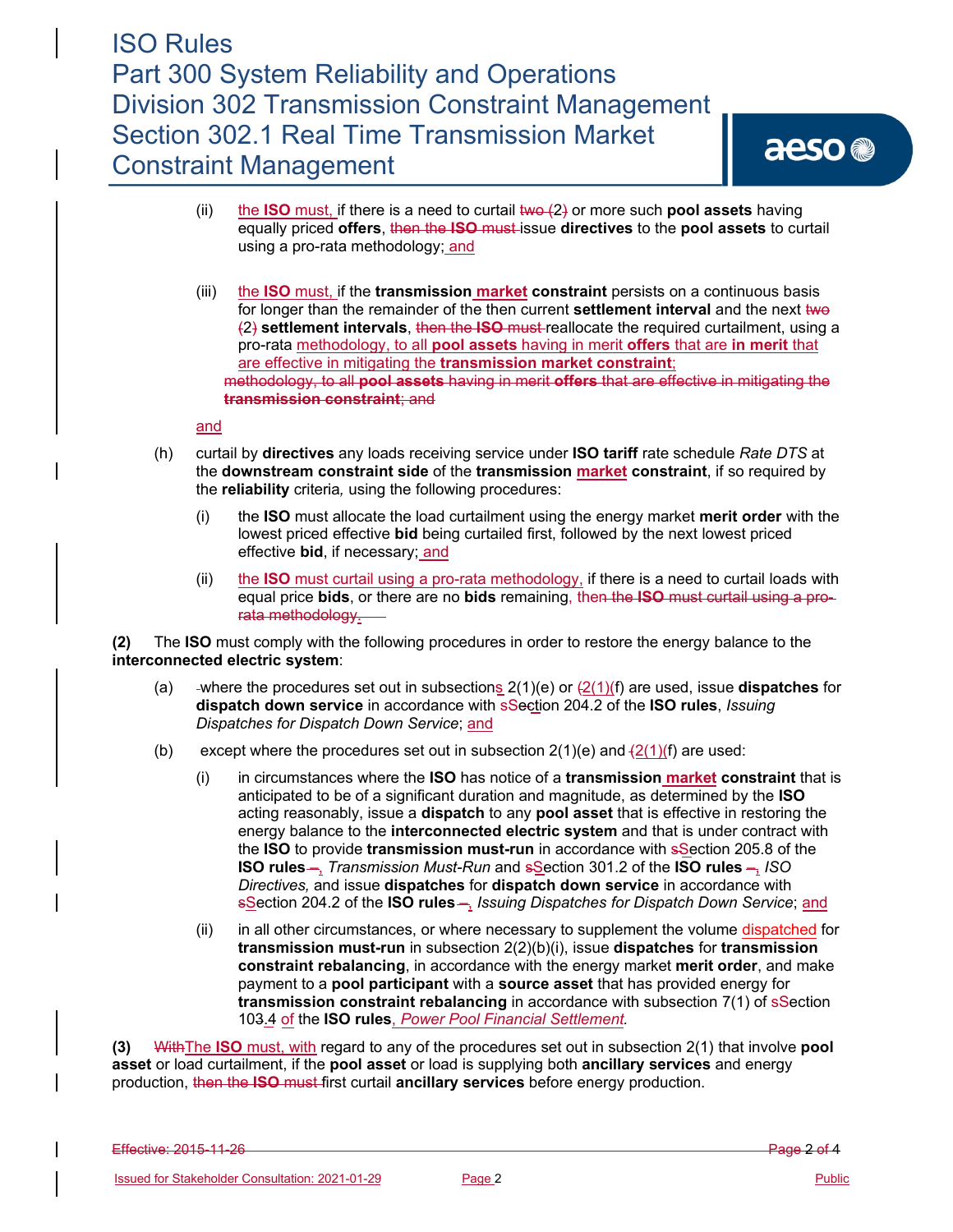**(4)** WhenThe **ISO** must, when a **transmission market constraint** has activated or is expected by the **ISO** expects it to activate a **remedial action scheme,** then after the **ISO** has ensured:

- (a) ensure that the **interconnected electric system** is operating in a safe and reliable mode, the **ISO** must-; and then
- (b) recommence the procedural sequence set out in subsection 2(1) to manage the **transmission market constraint**.

## **Additional Real Time Constraint Management Procedures**

**3** As**(1)** The **ISO** may, as the circumstances may warrant, the **ISO** may take into account the following alternative or complementary procedures to mitigate any present, real time **transmission market constraint**:

- (a) the **ISO** may, by **directive**, curtail a **pool asset** to above or at the **minimum stable generation** level of that **pool asset** if the result of following the procedures set out in subsection 2(1)(g)(i) will be to curtail anythe **pool asset** below its **minimum stable generation** level but the **ISO** expects the **transmission market constraint** to last only a short duration, then the **ISO** by **directive** may curtail the **pool asset** to above or at the **minimum stable generation** level of that **pool asset**;; and
- (b) the **ISO**, acting reasonably, may in circumstances where abnormal operating or market conditions exist, the **ISO** acting reasonably may, and in implementing mitigation measures to address a **transmission market constraint**, take procedural steps not listed in subsection 2(1) if those steps are substantially consistent with **good electric industry operating practice** and with the duties of the **ISO** under the **Act** to direct the safe, reliable and economic operation of the **interconnected electric system**;
	- (ci) the abnormal conditions referred to in subsection 3(b) include circumstances of unusual natural risks to the **interconnected electric system**, and issues raised by a unique real time system configuration or **reliability** concerns stemming from voltage or **reactive power** effects;.

(d) in mitigating a **transmission constraint**, the**3(2)** The **ISO** must follow the procedural sequence set out in subsection 2(1) in mitigating a **transmission market constraint**, and any more specific and complementary **ISO rules** applicable for a given regional area of the **interconnected electric system**, unless real time operating conditions change such that following the specified sequence would put the **ISO** in contravention of any **reliability standard** requirement by failing to achieve compliance within the operating limits or required response time specified in that **reliability standard**;.

(e) **3(3)** The **ISO** must, if the **ISO** alters the procedural sequence as set out in subsection 2(1), or takes alternate mitigating actions because of the circumstances referred to in subsection  $3(1)(b)$  or  $3(d2)$ above, thenrecommence the procedural sequence set out in subsection 2(1) once the **ISO** is assured that the **interconnected electric system** is operating in a safe and reliable mode, the **ISO** must recommence the procedural sequence set out in subsection 2(1)..

## **Reporting**

**4(1)** The **ISO** must use reasonable efforts to publish, as near to real time as possible, information on the location of **transmission market constraints** and the costs of resolving these **transmission market constraints**.

**(2)** The **ISO** must monitor and publicly report on the costs incurred as a result of mitigating **transmission market constraints** on an annual basis.

#### **Revision History**

Effective: 2015 11 26 **Page 3 of 4** Page 3 of 4